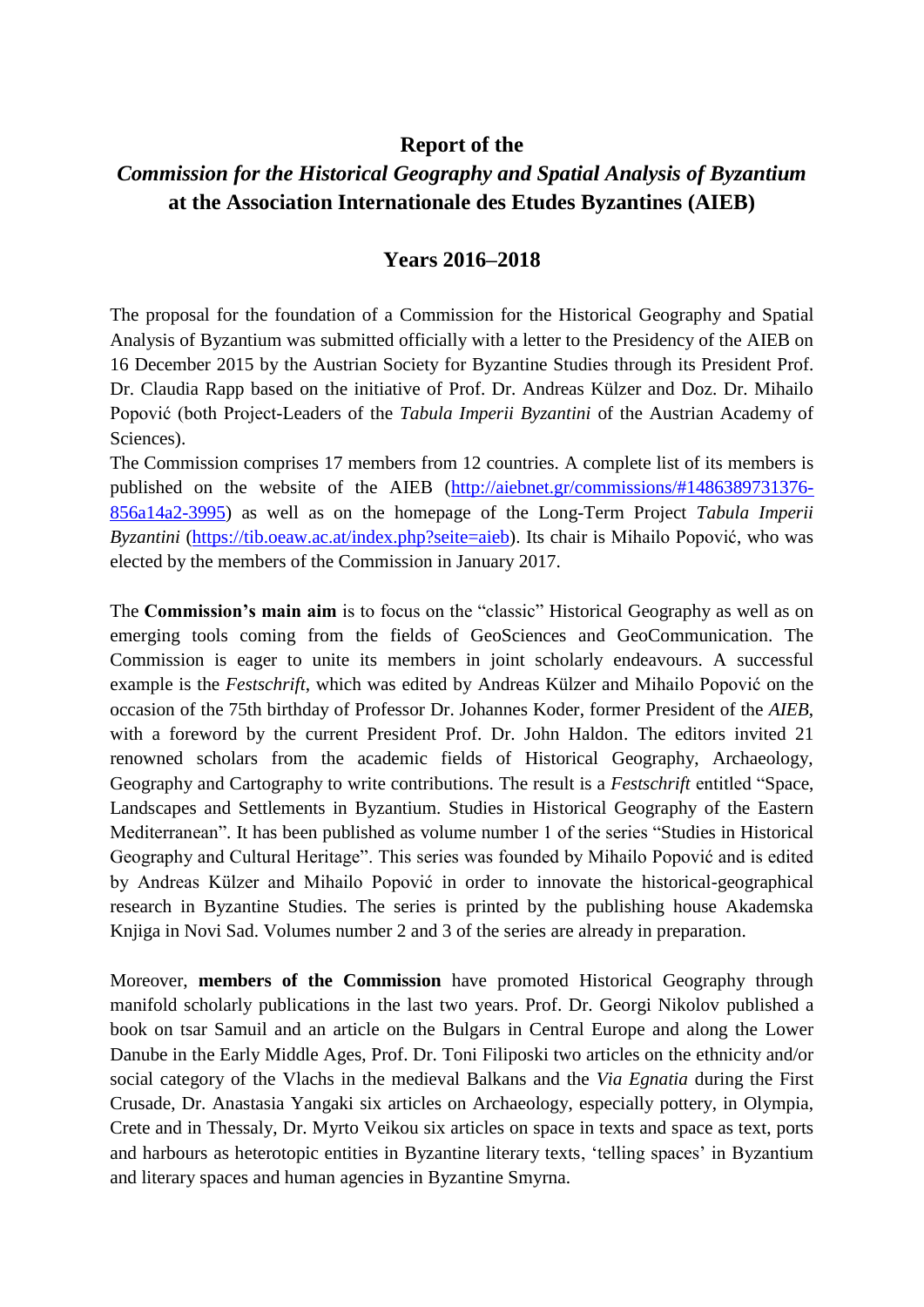**Ongoing scholarly projects**, which are of remarkable relevance for the Commission are amongst others **"The Onomasticon of Iudaea, Palaestina and Arabia in the Greek and Latin Sources" of Dr. Leah Di Segni**. The Onomasticon is a comprehensive collection of literary and documentary sources from the Hellenistic, Roman and Byzantine periods originally written in Greek and Latin, even if preserved only in other languages, that mention names of settlements, geographical entities (such as regions, mountains and rivers), administrative units (provinces and districts) and ethnic entities (nations, tribes and clans) within the geographical and chronological limits of the research. It was initiated by the late Prof. Michael Avi-Yonah (1904–1974), and carried out for decades by Prof. Yoram Tsafrir (who passed away in 2016), and by Dr. Leah Di Segni, who serves now as the sole academic director and Principal Investigator (PI) of the project. So far (as for March 2018), two volumes already appeared in print: Volume I, containing an annotated list of sources and 70 major texts, and Volume II dedicated to toponyms starting with the letter A. Volume I also provides a list of all toponyms to be included in future volumes of the Onomasticon and separate lists of Sacred Places identified by individual names: churches, monasteries, synagogues, temples, funerary monuments etc. Volume III, dedicated to toponyms beginning with the letter B, is ready to be submitted to print. The work on Volume IV, dedicated to Sacred Places, and Volume V, dedicated to the letter C, is in progress. A Digital Application was devised in early 2018. Its objectives are to serve as a platform for insertion all data, to enable efficient communication between the PI and her assistants and ease regular inspection on their work. In due course it will present all data to the public via the internet in a userfriendly manner. The database is entirely searchable. At present the application is operative only for editorial work.

**Prof. Dr. Mustafa Sayar** and his PhD students are conducting research on the harbours of Theodosius and Propohorion in Istanbul. Moreover, he is excavating and publishing finds from the excavation of a palace at the lake of Küçüküçekmece. Both scholarly endeavours are going to enrich our knowledge on the Historical Geography of Constantinople and its environs. Prof. Sayar plans to start researching three sites of monasteries in Cilicia in the near future.

**Prof. Dr. Richard J. A. Talbert** has announced that the Ancient World Mapping Center has accomplished one of its recent mapping initiatives by putting a map and documented gazetteer for Hierokles, Synekdemos online [\(http://awmc.unc.edu/wordpress/free-maps/maps-for](http://awmc.unc.edu/wordpress/free-maps/maps-for-texts/)[texts/\)](http://awmc.unc.edu/wordpress/free-maps/maps-for-texts/). The Center's single, interactive web map follows the text of Hierokles, Synekdemos in Ernst Honigmann's edition (Brussels, 1939), and aims to supersede his four maps.

Since 2017 Dr. Anastasia Yangaki is responsible for the study of the Byzantine pottery from rescue excavations in the island of Tinos.

**Dr. Myrto Veikou** is, amongst others, conducting an International Groundwork Research Project on Byzantine Historical Geography, History, and Archaeology, in collaboration with Prof. Dr. Alexander Beihammer (University Notre Dame), here on Byzantine Smyrna from the 4th to the 15th century, and she is preparing a new International Research Project on Byzantine Urban Studies together with Prof. Dr. Ingela Nilsson (Uppsala University), here on Constantinople / Istanbul: the diachronicity of spaces versus modern conceptions of the Borders of Europe.